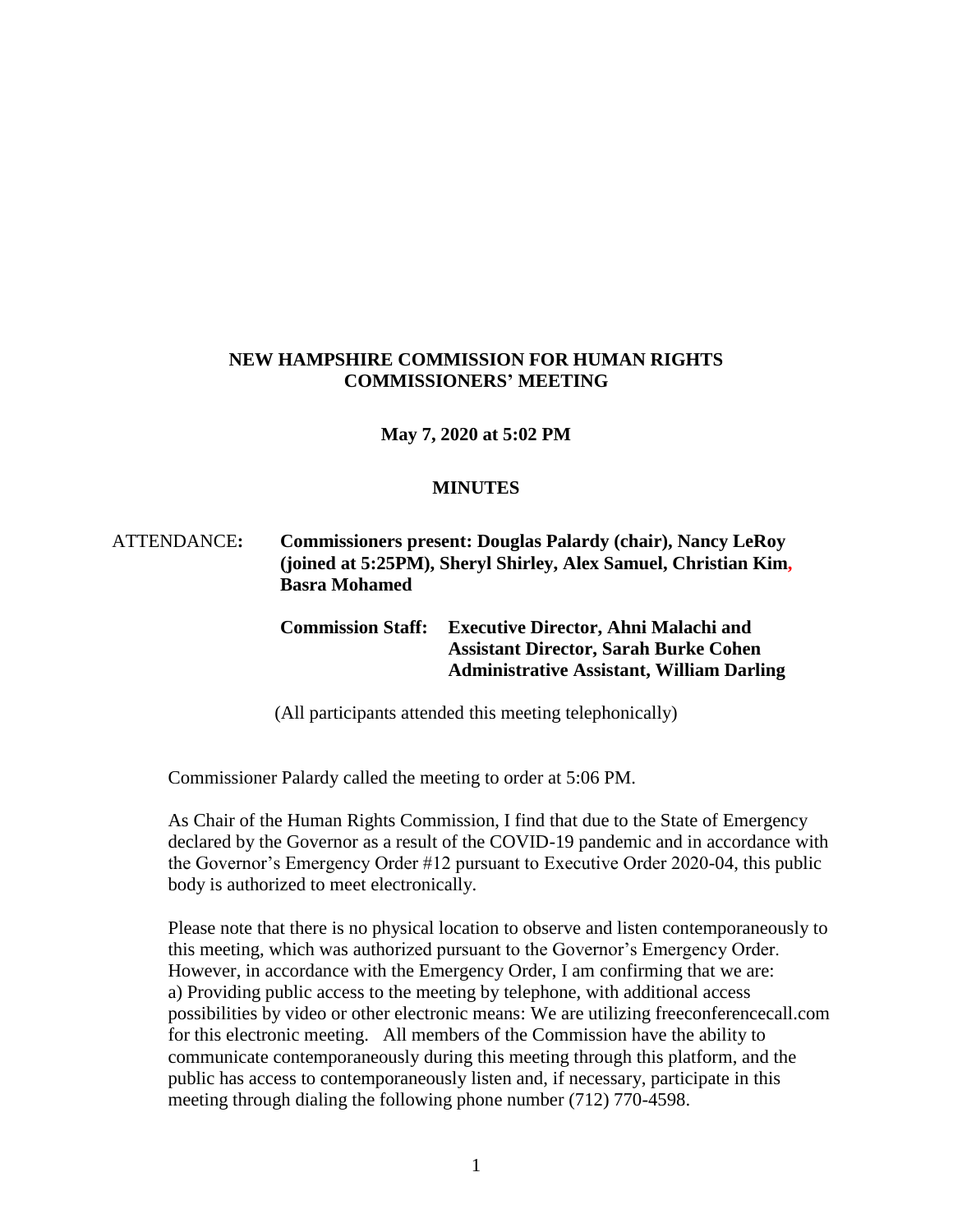b) Providing public notice of the necessary information for accessing the meeting: We previously gave notice to the public of the necessary information for accessing the meeting, including how to access the meeting telephonically. Instructions have also been provided on the website of the Commission for Human Rights at <nh.gov/hrc>.

c) Providing a mechanism for the public to alert the public body during the meeting if there are problems with access. If anybody has a problem, please call 271-6727 or email at: <humanrights@nh.gov>.

d) Adjourning the meeting if the public is unable to access the meeting. In the event the public is unable to access the meeting, the meeting will be adjourned and rescheduled.

Please note that all votes that are taken during this meeting shall be done by roll call vote. Let's start the meeting by taking a roll call attendance. When each member states their presence, please also state whether there is anyone in the room with you during this meeting, which is required under the Right-to-Know law."

Commissioner Palardy: home, alone; Commissioner Mohamed: home, alone; Commissioner Kim: home alone; Commissioner Samuel: home, alone; Commissioner Shirley: home, alone; and Commissioner LeRoy joined at 5:25PM and reported she was home, alone.

### 1. **PUBLIC COMMENT**

Commissioner Palardy asked if anyone from the public was present on the conference call and wished to make public comment. There was no response.

#### 2. **APPROVAL OF APRIL MEETING MINUTES**

Commissioner Palardy moved and Commissioner Samuel seconded a motion to approve the April minutes. Roll call: Commissioner Shirley—yea; Commissioner Samuel—yea; Commissioner Mohamed—yea; Commissioner Kim—yea; and Commissioner Palardy yea. The motion carried.

#### 3. **INTRODUCTION OF NEW COMMISSIONERS**

Commissioner Palardy welcomed the two newly appointed commissioners, Basra Mohamed and Christian Kim. The commissioners introduced themselves and told a little bit about their backgrounds.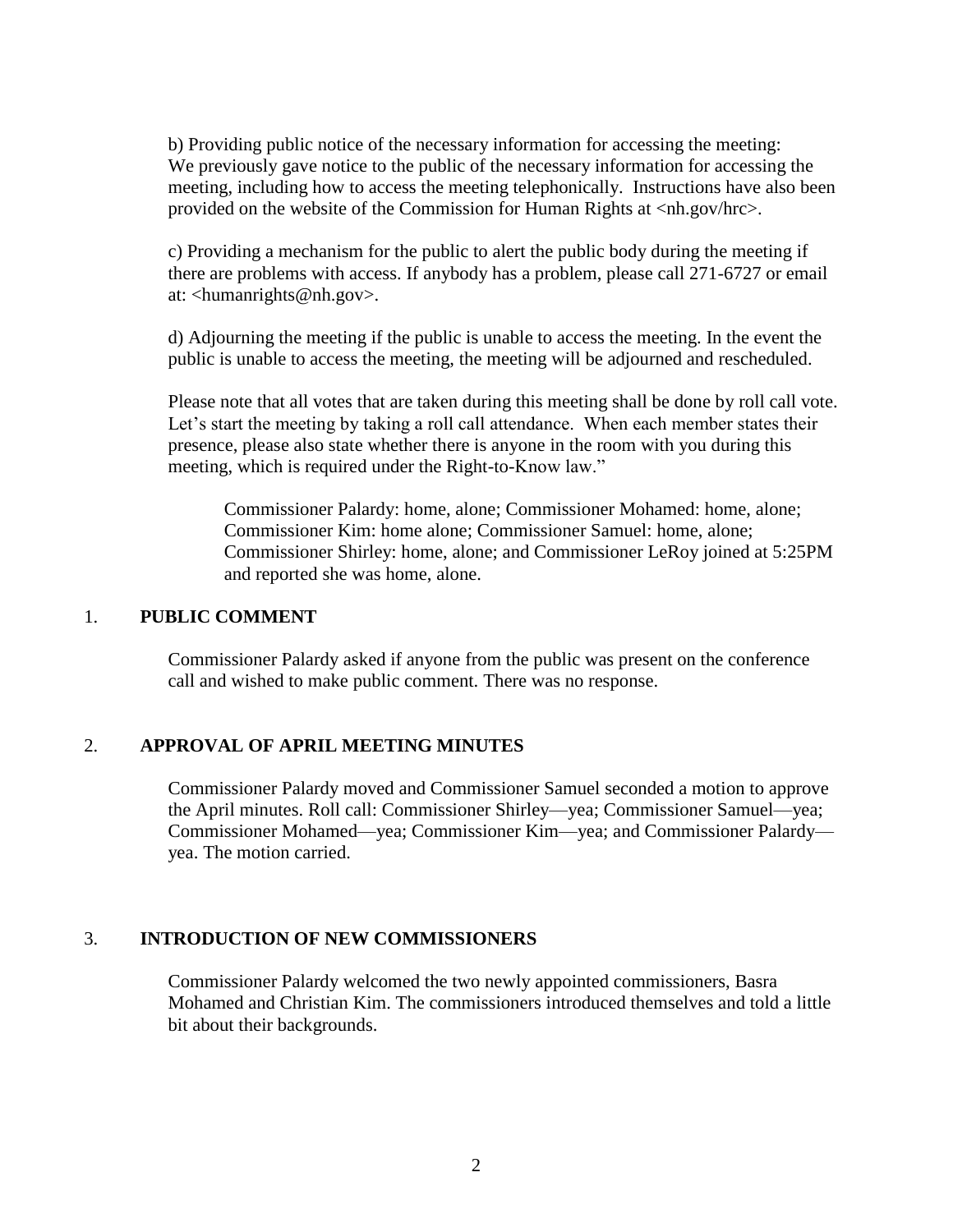### 4. **OFFICE UPDATES.**

Executive Director Malachi stated the office remains closed to the public and the Commission staff is continuing to work remotely. The Administrative Assistant is working from the office daily to receive deliveries, accept paperwork from attorneys, etc. Pursuant to the Governor's stay-at-home order that expires on May 31, the office will remain closed at least through that time and reopening will depend on the Governor's orders.

Executive Director Malachi stated that she had received email confirmation of the Equal Employment Opportunity Commission (EEOC) contract. The Commission asked for 200 full-credit case; however, it has been offered a contract of 170 full-credit cases. The Commission is paid \$800 for each dual-filed resolution. Executive Director Malachi is confident the Commission will complete the contracted amount. Executive Director Malachi stated she will ask for an upward modification, if it is made available.

Executive Director Malachi informed the new commissioners that the Attorney General's Office has an Administrative Law training for CLE credit.

Upon joining the meeting at 5:25PM, Commissioner Nancy LeRoy inquired about the status of cases being sent to the Commissioners for decision. Assistant Director Burke Cohen discussed the current status and assured the Commissioners cases would be forthcoming.

# **5. REVIEW OF INVESTIGATOR CASELOAD**

Assistant Director Burke Cohen stated the mediation program is continuing forward. Several of the Commission's volunteer mediators are conducting mediations virtually. Mediation Program Coordinator Katrina Taylor reported year-to-date that there have been seven mediations with six successful. Three virtual mediations have been conducted in May and two more mediations are in the process of scheduling. There are also 2 other mediations in the process of scheduling, but the parties have elected to wait until inperson mediation is possible.

Assistant Director Burke Cohen stated the Commission has reduced its unassigned cases to 277 and hopes to continue the trend of reducing the Commission's backlog. Assistant Director Burke Cohen discussed the current process both for investigations and intakes/charges. She explained the statutory requirement for notarization still presents a challenge, but Emergency Order 11, which allows for virtual notarizations, has assisted with ensuring Complainants can still comply with the statute. Attorneys continue to file Charges. This past month the Commission has closed 15 full-credit cases. The Commission has closed 158 full-credit cases under the current contract. This amounts to 79% of the Commission's proposed EEOC contract amount of 200.

She stated the staff is working hard in all aspects of investigation including assisting people resolve their cases through settlement.